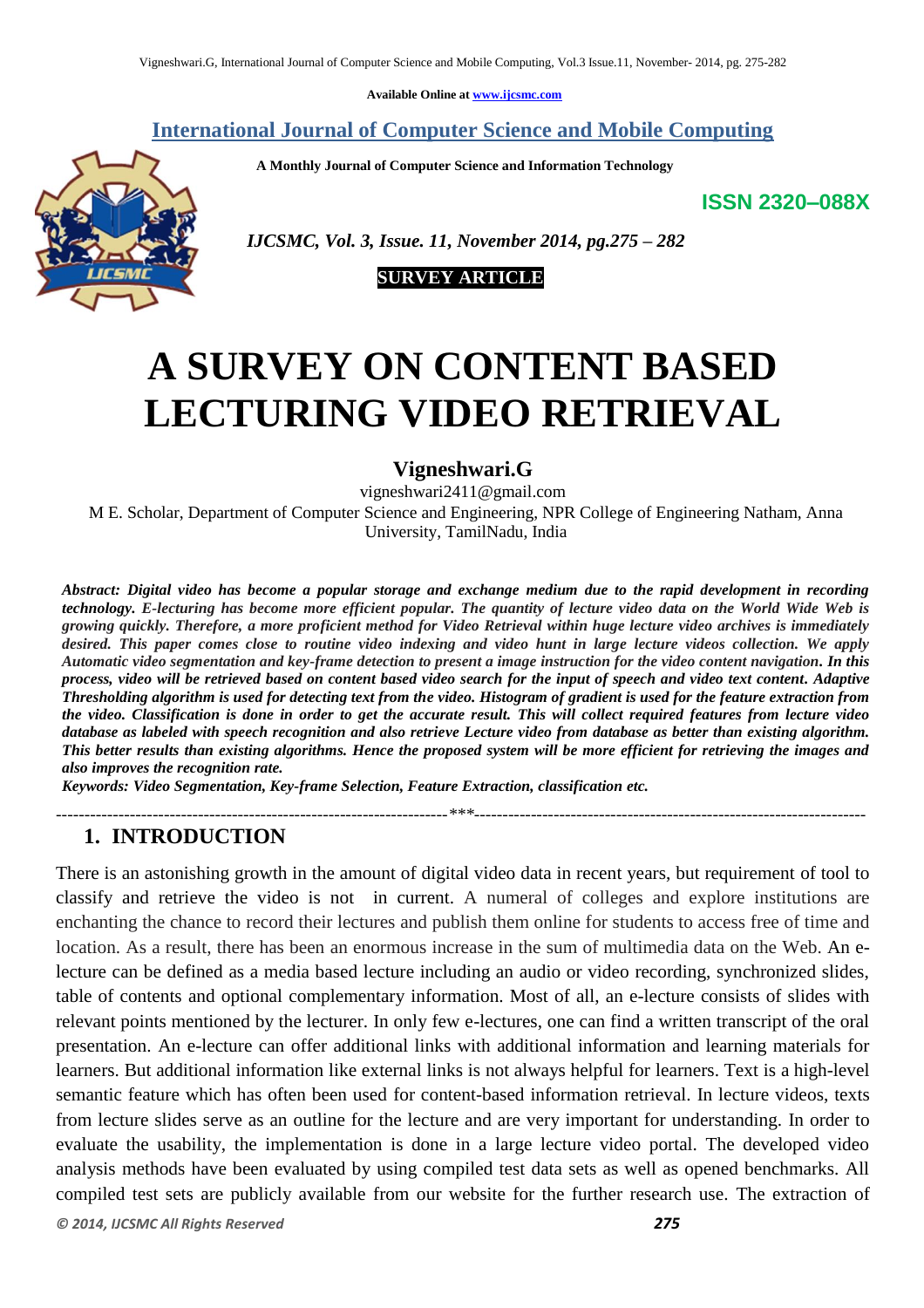metadata from visual as well as audio resources of lecture videos automatically is done by applying appropriate analysis techniques. For evaluation purposes, several automatic indexing functionalities is developed in a large lecture video portal, which can guide both visually and text oriented users to navigate within lecture video. A user study that intended to verify their search hypothesis and to investigate the usability and the effectiveness of proposed video indexing feature. In this paper, we are presenting Content Based Video Retrieval (CBVR) System it includes various steps: Video Segmentation: Adaptive Thresholding algorithm is used for image segmentation, Feature Extraction: Features are extracted for the key frame and stored into feature vector. Histogram Of Gradient is an algorithm which is used for the feature extraction. Classification: It is a learning algorithm which is used for detection and finally performance analysis is done based on the processing speed of feature extraction of videos and frames, and their effectiveness evaluation of videos.

# **2. RELATED WORK**

In this approach, desktop of the speaker's computer is used which captures his presentations. This method performs by during the lecture through a frame grabber tool. In this method the detection of video is flexibility. This type of method not required extra synchronization between video and slide files and not need to take care of the slide format.

Another research work has been established which can be performed by the screen grabbing method. In this method the temporal scope of a complete unique slide can be considered as a lecture segment. In this segmentation, segmenting two scenes lecture videos can be achieved by only processing slide video streams, which contain most of the visual text metadata. The extracted slide frames can provide a visual guideline for video content navigation. After segmenting a video file into a set of key frames, the text detection procedure will be executed on each key frame, and the extracted text objects will be further used in text recognition and slide structure analysis processes. This information can be applied for automatic lecture video indexing.

A lecture video segmentation method using Scale Invariant Feature Transform feature (SIFT) and the adaptive threshold. In this work SIFT feature is applied to measure slides with similar content. An adaptive threshold selection algorithm is used to detect slide transitions. Another method proposed to annotate lecture video resources by using Linked Data. Their framework enables users to semantically annotate videos using vocabularies defined in the Linked Data cloud. Most of the existing lecture speech recognition systems in the reviewed work cannot achieve a sufficient recognition result which calculated based on Word Error Rates(WERs).The poor recognitionresults not only limit the usability of speech transcript, butalso affect the efficiency of the further indexing process.The video analysis methods may introduce errors due to not take care of the slide format.

A number of content-based video search engines encompass proposed recently. Adcock et al. proposed a lecture webcast search system in which they applied a slide frame segmented to extract lecture slide images. The system retrieved additional lecture videos from different resources such as YouTube, Berkeley Webcast, etc. The search indices are created based on the total metadata obtained from the video hosting website and texts are extracted from slide videos by using a standard Optical Character Recognition [OCR] engine. Since they do not apply text detection and text segmentation process, the OCR recognition accuracy of their approach is therefore lower than our systems. Furthermore, by applying the text detection process we are able to extract the structured text line such as title, subtitle, key-point, etc., that enables a more flexible search function.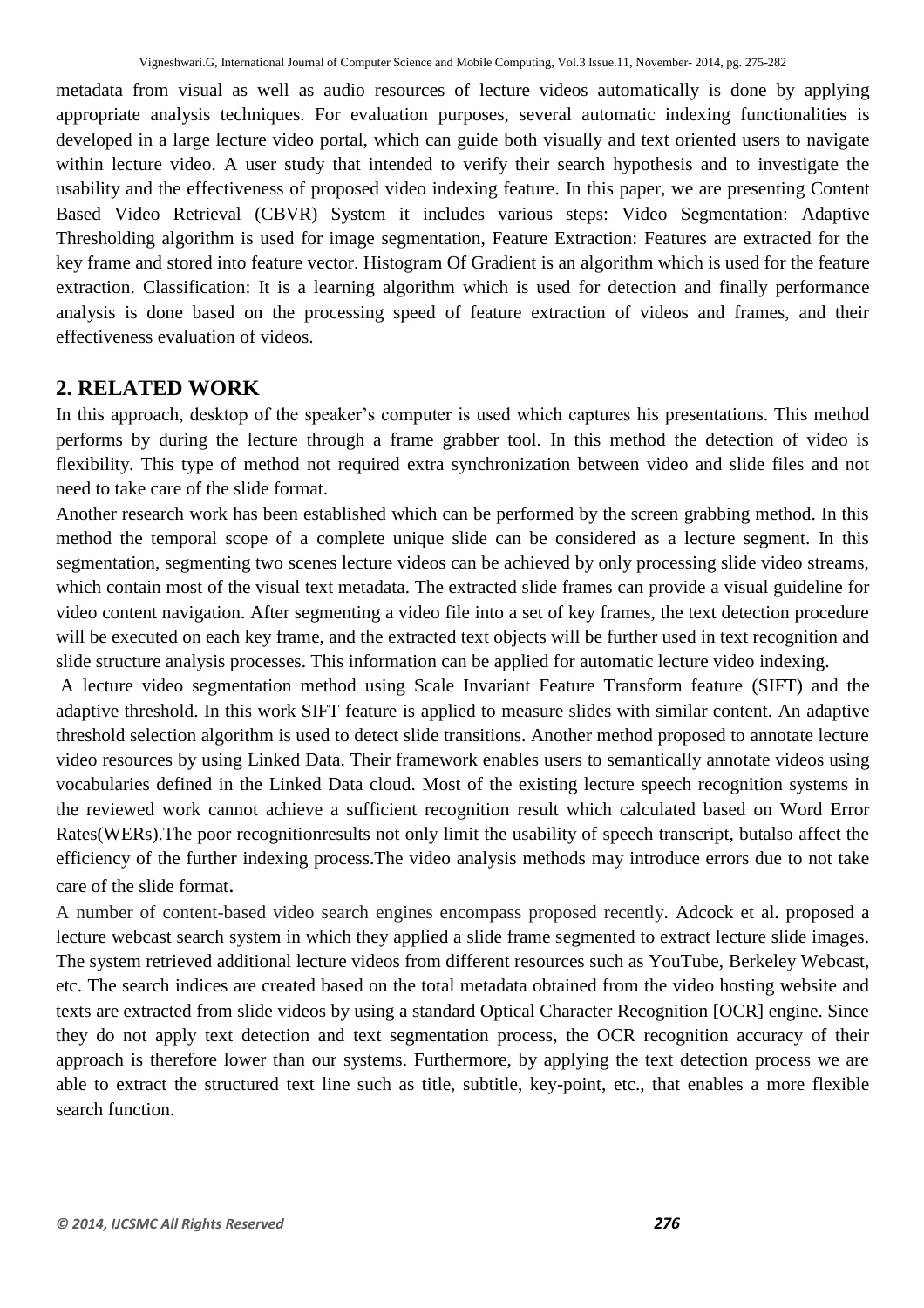# **3. ARCHITECTURAL DIAGRAM**

The following figure shows the architectural block diagram;

In this, video will be converted to frame.. Then preprocessing is done, and noise has been removed from each frame. After that Edge detection process is done to predict the edge. Next feature has been extracted from each frame. Finally classification is used to classify the text frame from the all detected frames.



The above figure shows the flow of system; During frame conversion videos are separated into image format. Then, Preprocessing is done to remove noise from each frame. After that canny edge detector has been applied to predict the edge. This process is repeated until all frames edge will be detected. Next, Histogram Of Gradient feature extraction method is used for extracting the feature. Finally SVM classifier is used to classify the text frame from the all detected frames. The Canny edge detector is an edge detection operator that uses a multi-stage algorithm to detect a wide range of edges in images. This edge detector

*© 2014, IJCSMC All Rights Reserved 277*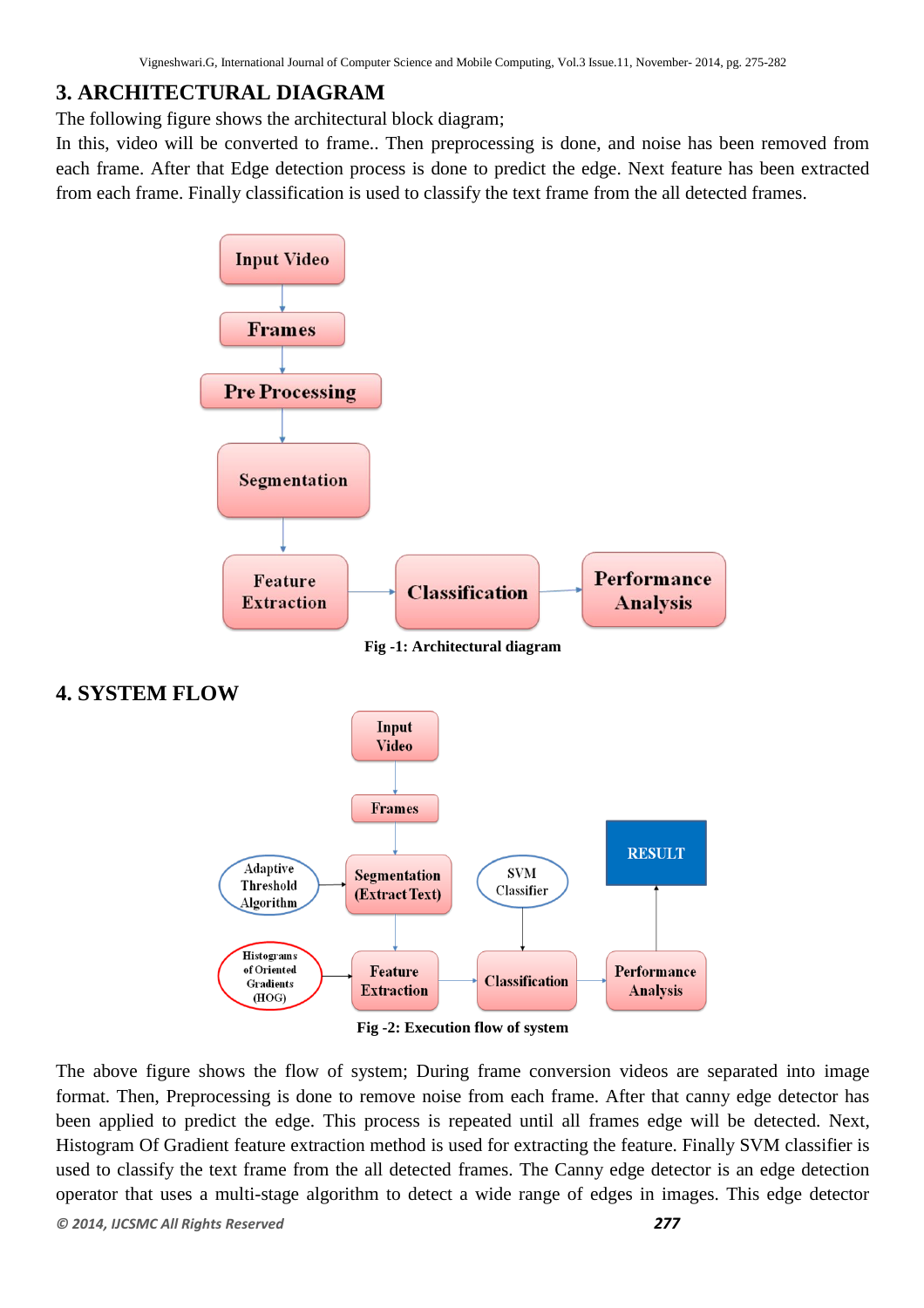method detects the edge in frames. Histogram of Oriented Gradients (HOG) are feature descriptors which counts occurrences of gradient orientation in localized portions of an image. HOG feature extraction method extracts gradient values of all frames. Finally, Support vector machines (SVM) classifier is used for classification. SVM are supervised learning models with associated learning algorithms, given a set of training examples, each marked as belonging to one of two categories, SVM training algorithm builds a model that assigns new examples into one category or the other, making it a non-probabilistic binary linear classifier.

## **4.1 Video Segmentation**

Video segmentation is first step towards the content based video search aiming to segment moving objects in video sequences. Segmentation of Video is done with the help of step by step process of video segmentation.



**Fig -3:Video Segmentation**

The complete video is first converted into scenes, then scenes are converted into shots and finally shots are converted into various frames.

## **4.2 Feature Extraction**

Histogram Of Gradients is an algorithm which is used for the feature extraction. It is extracted based on the histogram of the feature. HOG are feature descriptors used in image processing and computer vision for the purpose of object detection. The technique counts occurrence of gradient orientation in localized portions of an image.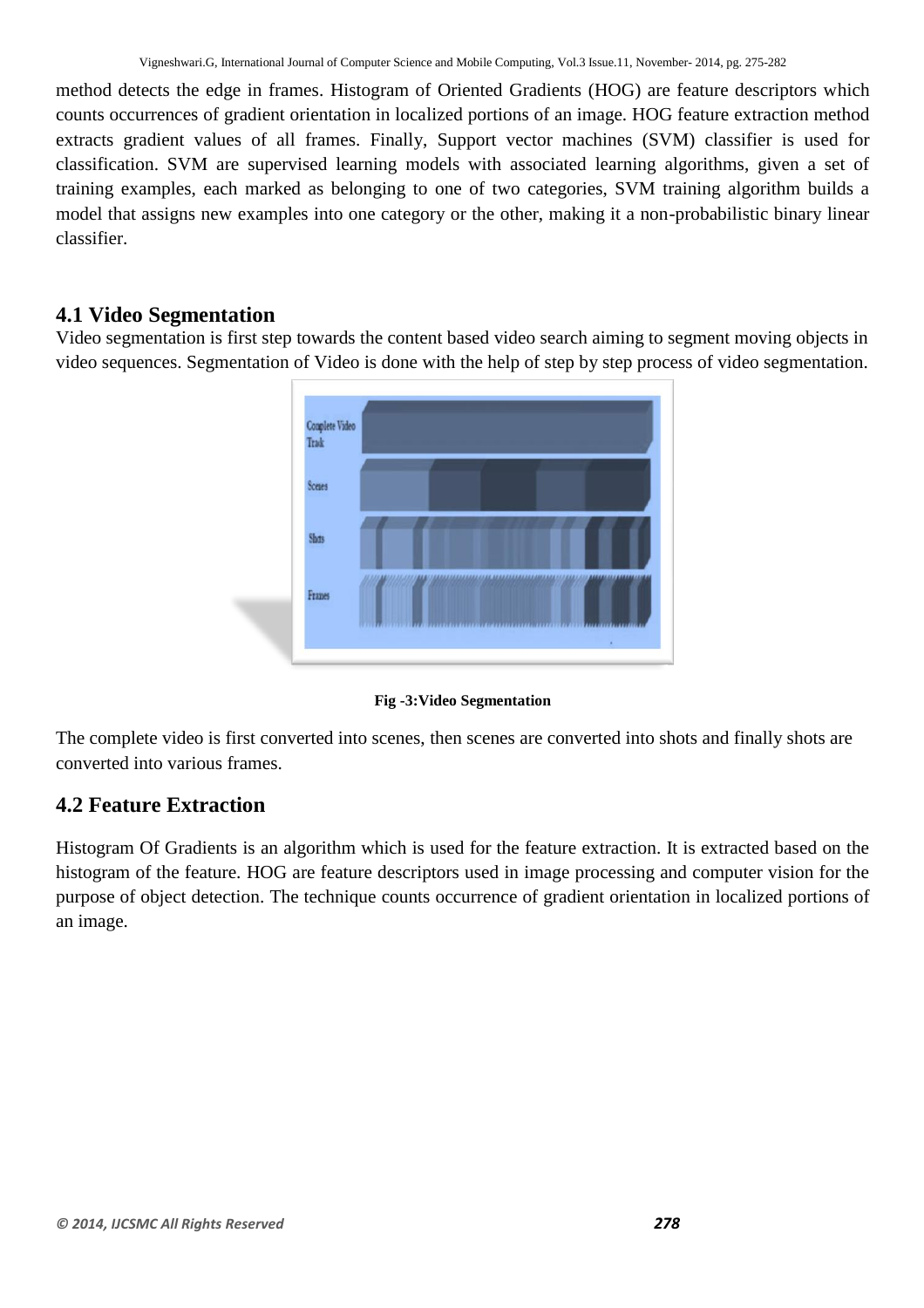

**Fig -4:Gradient Calculation**

## **4.3 Classification**

It is a learning algorithm which is used for detection. The videos are retrieved using this algorithm. A SVM model is a representation of the model (examples) as points in space mapped. The examples of the separate categories are divided by a clear gap that is as wide as possible New examples are then mapped into that same space and predicted to belong to a category based on which side of the gap they fall on.



**Fig -5:SVM classification**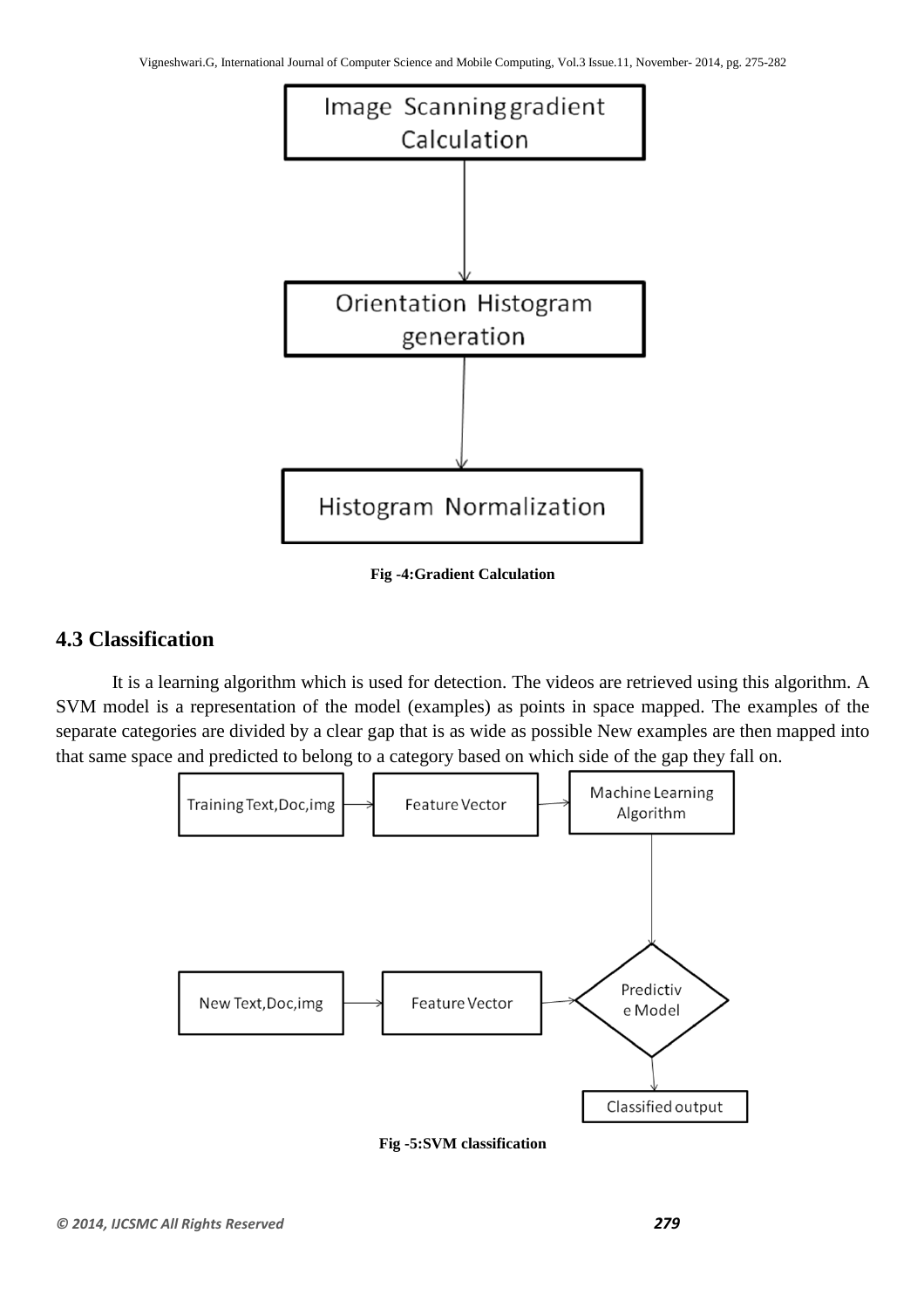Vigneshwari.G, International Journal of Computer Science and Mobile Computing, Vol.3 Issue.11, November- 2014, pg. 275-282

# **5. PERFORMANCE EVALUATION**



The analysis of the retrieval accuracy of the method. The analysis processing of speed in terms of mean processing time and standard deviation is determined.



**Fig -5:Effective Evaluation Comparison**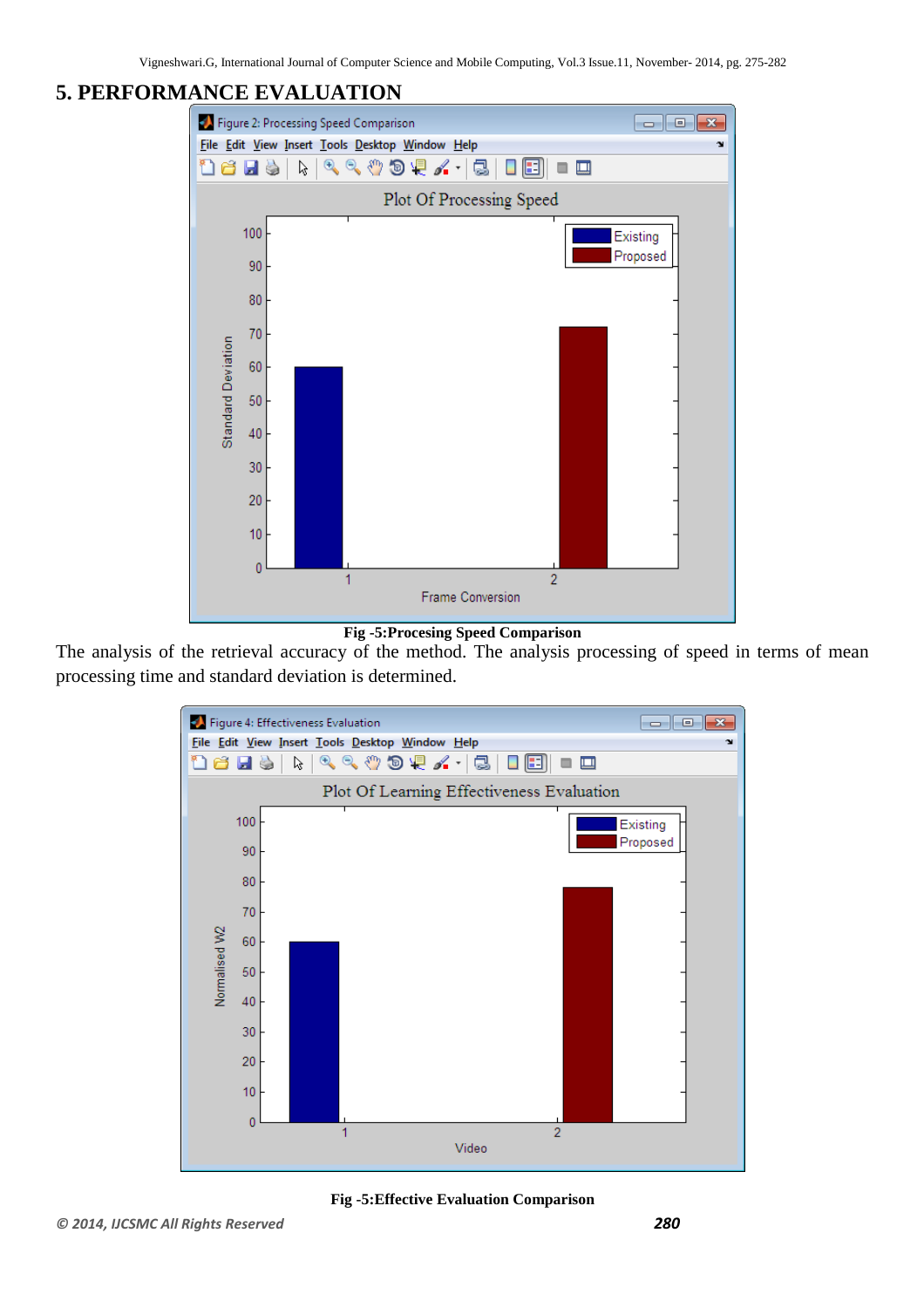## **5.1 Performance Measures**

- 1. Accuracy
- 2. Sensitivity
- 3. Specificity

| $\mathbf{x}$<br>أكراحه<br><b>A</b> Performance Measures |  |                            |  |  |                    |                                                 |  |  |  |  |  |              |
|---------------------------------------------------------|--|----------------------------|--|--|--------------------|-------------------------------------------------|--|--|--|--|--|--------------|
|                                                         |  |                            |  |  |                    | File Edit View Insert Tools Desktop Window Help |  |  |  |  |  | $\mathbf{v}$ |
|                                                         |  |                            |  |  |                    |                                                 |  |  |  |  |  |              |
|                                                         |  |                            |  |  |                    |                                                 |  |  |  |  |  |              |
|                                                         |  |                            |  |  |                    |                                                 |  |  |  |  |  |              |
|                                                         |  |                            |  |  |                    |                                                 |  |  |  |  |  |              |
|                                                         |  |                            |  |  |                    |                                                 |  |  |  |  |  |              |
|                                                         |  |                            |  |  | $(\%)$             |                                                 |  |  |  |  |  |              |
|                                                         |  | Accuracy                   |  |  | 33.3333<br>66.6667 |                                                 |  |  |  |  |  |              |
|                                                         |  | Sensitivity<br>Specificity |  |  | 100                |                                                 |  |  |  |  |  |              |
|                                                         |  |                            |  |  |                    |                                                 |  |  |  |  |  |              |
|                                                         |  |                            |  |  |                    |                                                 |  |  |  |  |  |              |
|                                                         |  |                            |  |  |                    |                                                 |  |  |  |  |  |              |
|                                                         |  |                            |  |  |                    |                                                 |  |  |  |  |  |              |
|                                                         |  |                            |  |  |                    |                                                 |  |  |  |  |  |              |
|                                                         |  |                            |  |  |                    |                                                 |  |  |  |  |  |              |
|                                                         |  |                            |  |  |                    |                                                 |  |  |  |  |  |              |
|                                                         |  |                            |  |  |                    |                                                 |  |  |  |  |  |              |
|                                                         |  |                            |  |  |                    |                                                 |  |  |  |  |  |              |
|                                                         |  |                            |  |  |                    |                                                 |  |  |  |  |  |              |
|                                                         |  |                            |  |  |                    |                                                 |  |  |  |  |  |              |

After final retrieval of the video from the database, the text is retrieved from the video.

# **6. CONCLUSION**

This paper presented an approach for content-based lecture video indexing and retrieval in large lecture video archives. The text is retrieved with the usage of the SVM classification and the HOG feature extraction method. The main process of processing speed of both videos and the feature extraction is analyzed and the effectiveness evaluation is higher compared with the presented one.

#### **REFERENCES**

[1] E. Leeuwis, M. Federico, and M. Cettolo, "Language modeling and transcription of the ted corpus lectures," in Proc. IEEE International Conference., Speech Signal Process., 2003.

[2] D. Lee and G. G. Lee, "A korean spoken document retrieval system for lecture search," in Proc.ACM Special Interest Group Inf. Retrieval Searching Spontaneous Conversational Speech Workshop, 2008.

[3] J. Glass, T. J. Hazen, L. Hetherington, and C. Wang, "Analysis and processing of lecture audio data: Preliminary investigations," in Proc. HLT-NAACL Workshop Interdisciplinary Approaches Speech Indexing Retrieval, 2004, pp. 9–12.

[4] A. Haubold and J. R. Kender, "Augmented segmentation and visualization for presentation videos," in Proc. 13th Annul. ACMInt. Conf. Multimedia, 2005, pp. 51–60.

[5] W. H€urst, T. Kreuzer, and M. Wiesenh€utter, "A qualitative study towards using large vocabulary automatic speech recognition to

index recorded presentations for search and access over the web,"in Proc. IADIS Int. Conf. WWW/Internet, 2002, pp. 135–143.